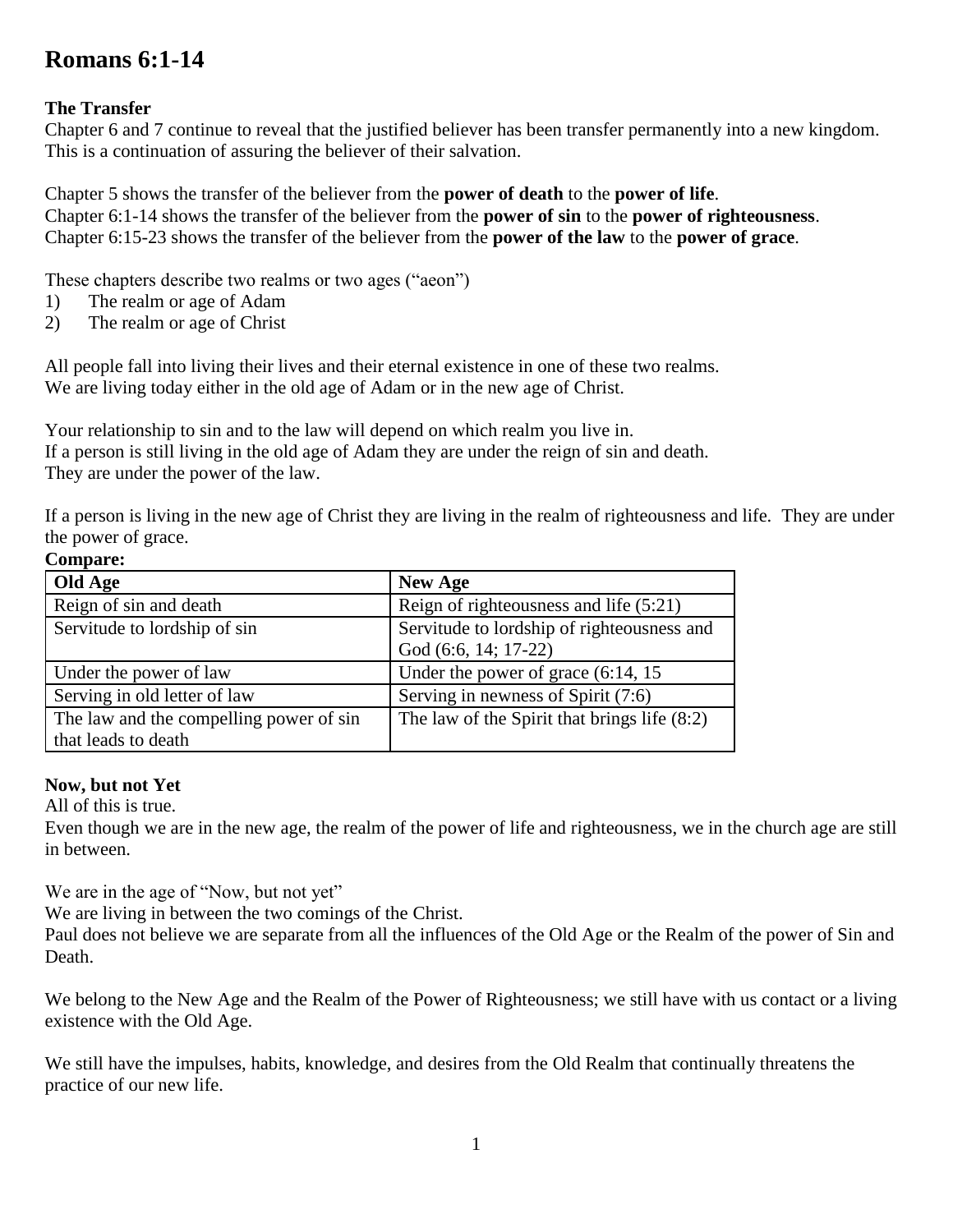## **Indicative/Imperative**

This is why we see the "indicative/imperative" combinations in these chapters.

This is seen in the verses that state a truth of the new age (indicative mood) but are combined with a command for the here and now (imperative mood).

6:14 – "Sin shall not be your master"

6:13 – "Do not let sin reign in your mortal body"

8:9 – "You, however, are controlled not by the sinful nature but by the Spirit" 8:12 – "We have an obligation – but it is to the sinful nature."

## **Romans 6:1**

The dialog or debate style continues into chapter six as Paul's imaginary debater or possibly imaginary student asks a question in regard to Paul's previous teaching.

The focus of the first half of this chapter is not how to overcome sin but instead on why you should.

### **'**

In 5:20 Paul said "where sin increased, grace increased all the more"

- The phrase "increased all the more" in the NIV is a translation of the word "hyper-perisseuo" ('υπερεπισσευσεν) it is used only here and in 2 Corinthians 7:4.
- "perisseuo" means "be left over; more than enough"
- But, the prefix "hyper-" is added which magnifies the word. "hyper-" means over and above.
- So 5:20 has just said, "where sin increases, grace is over and above ("hyper-") more than enough with some left over ("-perisseuo")
- Translated as "super-abounded"

This verse (5:20) and the use of "hyper-perisseuo" demands a break and an explanation of this shocking statement. Consider the implications of the application of this principle.

If justification where a mathematical formula then it would be as simple as figuring your interest earnings on an investment.

But, a justification begins with God wanting a relationship with people through Jesus on the cross and ends with you entering into an eternal relationship with your creator.

### **The State of Sin**

Romans 6:1 TI WHAT OUV THEN EPOULEY SHALL WE SAY? επιμενουμεν SHALL WE CONTINUE τη IN  $\alpha$ μαρτια SIN ινα η THAT γαρις GRACE πλεοναση MAY ABOUND?

Notice the NIV translates "shall we go on sinning".

A more direct translation is "shall we continue in sin."

" $\tau$   $\alpha$ μαρτια" is singular and is speaking of the state of sin or the sin nature. It is not speaking directly about sins.

## **Powerlessness of Legalism; Mission Accomplished in Grace**

Paul's point is not that we sin freely knowing that the Father will forgive us.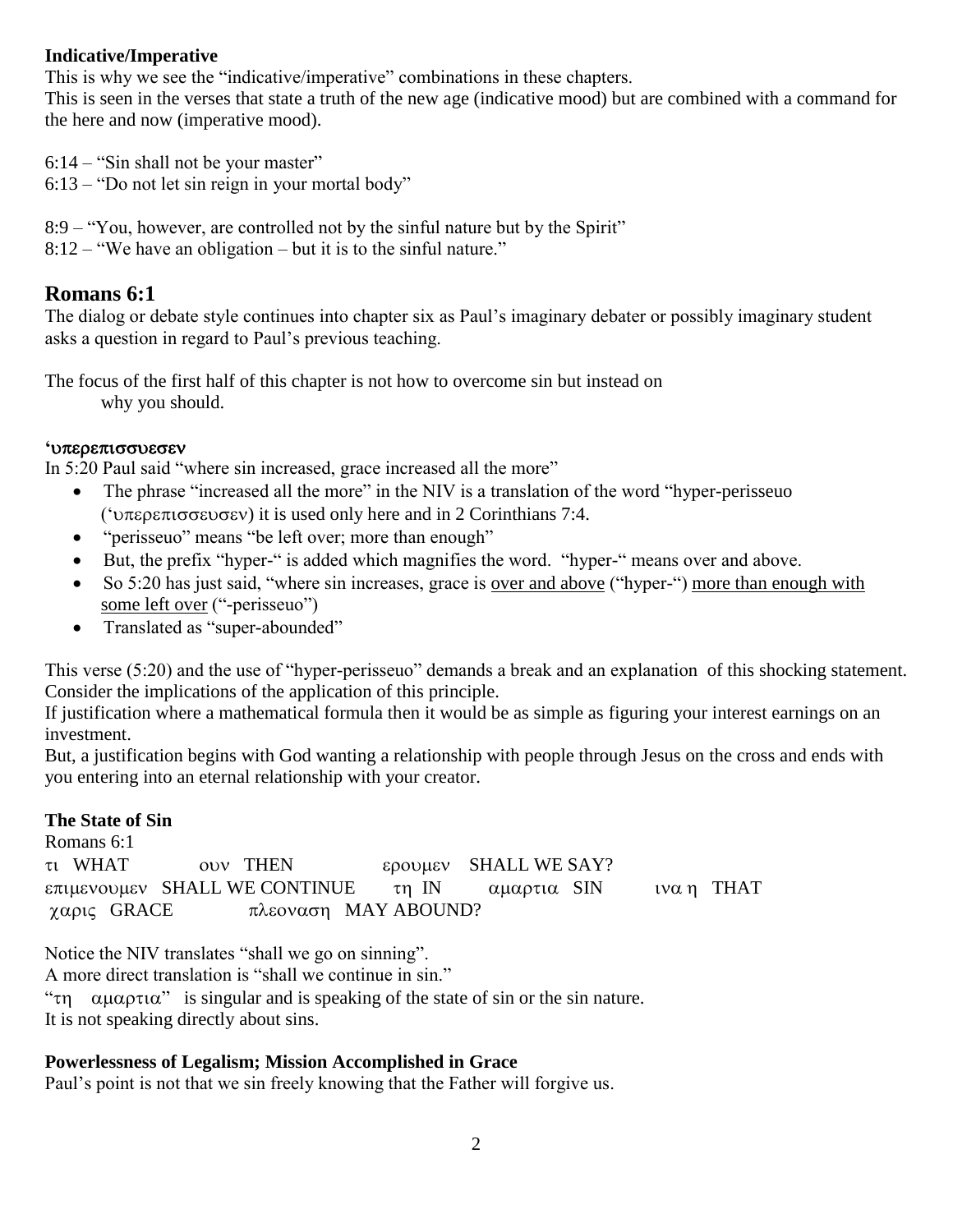Paul's point is that in the Old Age the law did not help to deliver man from the power of sin but in the New Age grace has been manifested.

This grace is the power and the way to achieve what the law desires to do.

The law did not desire to allow men to sin freely, but instead to avoid sin.

So, grace when taught and applied will not allow men to sin but will instead give them the power to avoid living in the state of sin that legalism so desperately tries to avoid.

## **Romans 6:2**

The main point of chapter six is found in Paul's answer to the question in 6:1 Main Point of Chapter Six --- *We who have died to sin*

## **Death to Sin**

Paul uses "died to sin" to communicate:

- a) The finality of new position
- b) The break in relationship (namely power or authority) between sin and man

## **The Three "Died To"**

- 1) Romans 6:2 "We died to **sin**"
- 2) Galatians 2:19 "I have died to the **law**"
- 3) Galatians 6:14 "The world is crucified to me, and I to the **world**."

## **This Relationship is Over! Stop calling me!!**

It is a dead relationship.

Do not live as if this relationship

- a) still exists or
- b) has a future.

## **The Condition of Living in Sin**

What does Paul mean when he says "how can we live in it (sin) any longer?"

- a) Theological It is impossible for Christians who have been justified to live in the sphere where sin has the power. Positional truth says you cannot exist in the sphere of sin and death any longer. This describes our new position and new potential. (Indicative)
- b) Moral Though the theological statement concerning living in the state of sin is true, there is still the threat of sin being part of the Christians life. Verse 6:2 is telling the Christian you cannot allow yourself to live in the state of sin when God has something better. So, because of the power of the new position and potential in Christ the believer should learn to live in a dead relationship to sin. (imperative)

## **Romans 6:3**

| Romans 6:3 η OR αγνοειτε ARE YE IGNORANT oτι THAT |                   |  |             |  | οσοι AS MANY AS |  |
|---------------------------------------------------|-------------------|--|-------------|--|-----------------|--|
| εβαπτισθημεν WE WERE BAPTIZED                     |                   |  | εις UNTO    |  | χριστον CHRIST  |  |
| ιησουν JESUS εις τον UNTO                         |                   |  | θανατον HIS |  | αυτου DEATH     |  |
| εβαπτισθημεν                                      | WE WERE BAPTIZED? |  |             |  |                 |  |

## **"Are You Ignorant"**

The Romans practiced the ritual of baptism at the point of conversion. This is similar to the Ethiopian and Philip in Acts. Baptism was the physical demonstration of a person entering into Christ.

# *Baptism Notes*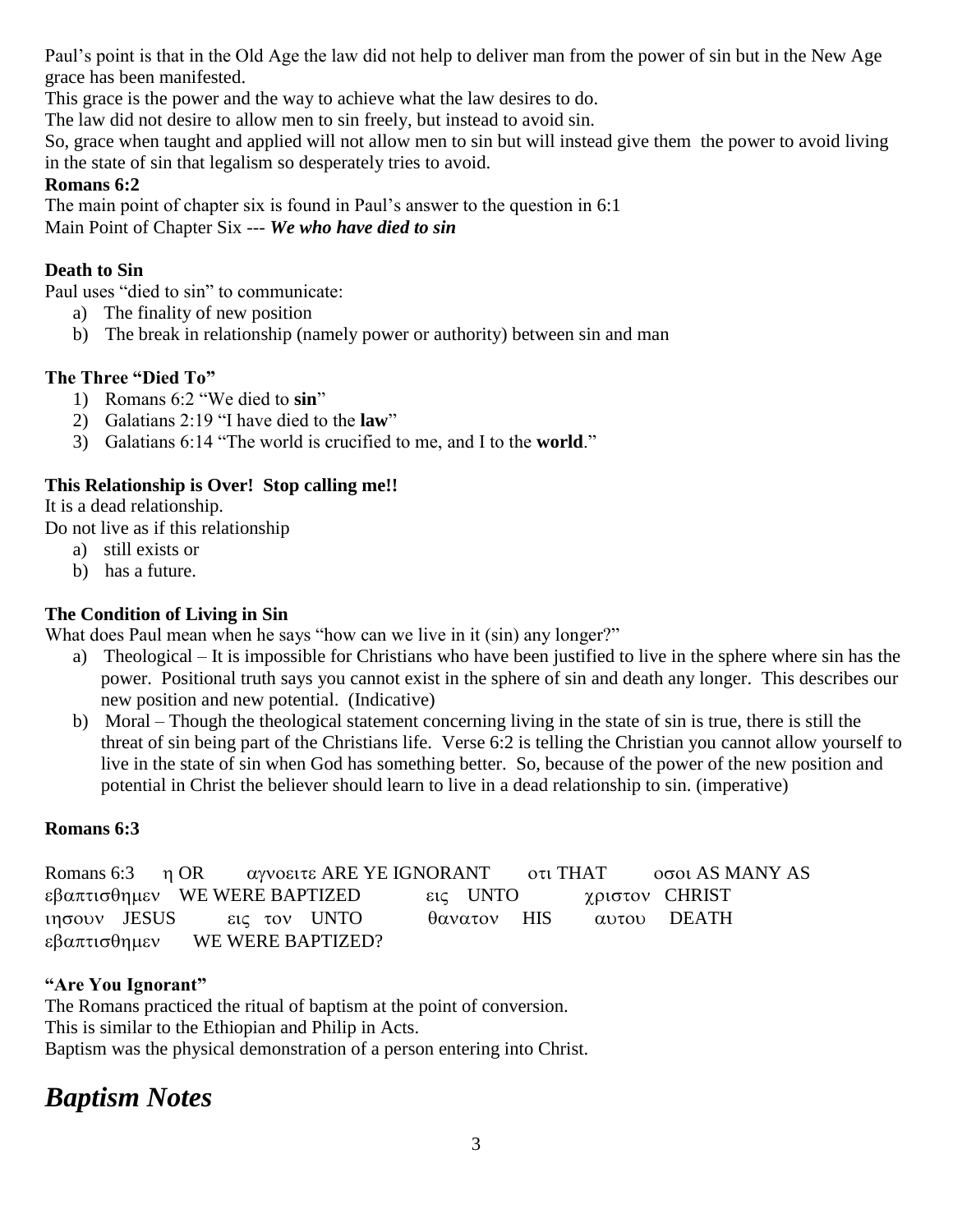## **Baptism**

Christian baptism represents crucifixion, death, burial and resurrection.

The Greek word *baptidzo* is a word that means that a thorough change of condition is brought about by the power of a baptizing agency.

A difference must be made in the state of Baptism and the agency of the baptism. Baptism is a state of being that remains unchanged once it is accomplished. Baptism is accomplished by an agent. Some of the agents of baptism in scripture are the Holy Spirit, a cup, the cloud, the sea, water, etc.

Determine the difference between a state and the agent used. You can go to Missouri in a car, a train, a plane, or a barrel. But, getting in a car does not put you in Missouri.

#### B**aptisms**

There was a baptism Into repentance Into the remission of sins Into Moses Into the name of the Father, the Son and the Holy Spirit Into the Holy Spirit In the Law of Moses there was baptism

#### **Types of Baptisms in the Bible**

Christ experienced three baptisms: The Baptism at the Jordan The Baptism by the Holy Spirit in John 1:32-33 The Cup Baptism in Matthew 20:22 and Mark 10:38-39 and Luke 12:50

Christ was baptized with three baptisms:

- He was baptized by water to serve as a priest for God according to OT Law of Moses.
- He was baptized by the Holy Spirit into the office of the Messiah
- He was baptized by a cup into death. The cup contained the penalty of sin and his death worked redemption, reconciliation and propitiation

Concerning baptized by water for priesthood - The four early dates in the life of Christ where all about keeping the law and fulfilling all righteousness:

- Circumcised on the eighth day
- Presented at the temple on the 40th day
- Confirmed in the temple at 12 years old
- Consecrated at thirty years old for the priesthood

So, in all these things Christ fulfilled all righteousness by being circumcised, presented, confirmed and consecrated.

Baptism is an outward sign of an inward change. Baptism is not required for salvation. Church attendance is not required for salvation.

Obedience to God's plan requires that we be involved in a church. Obedience to God's plan also tells us to be baptized.

**Sign of Baptism**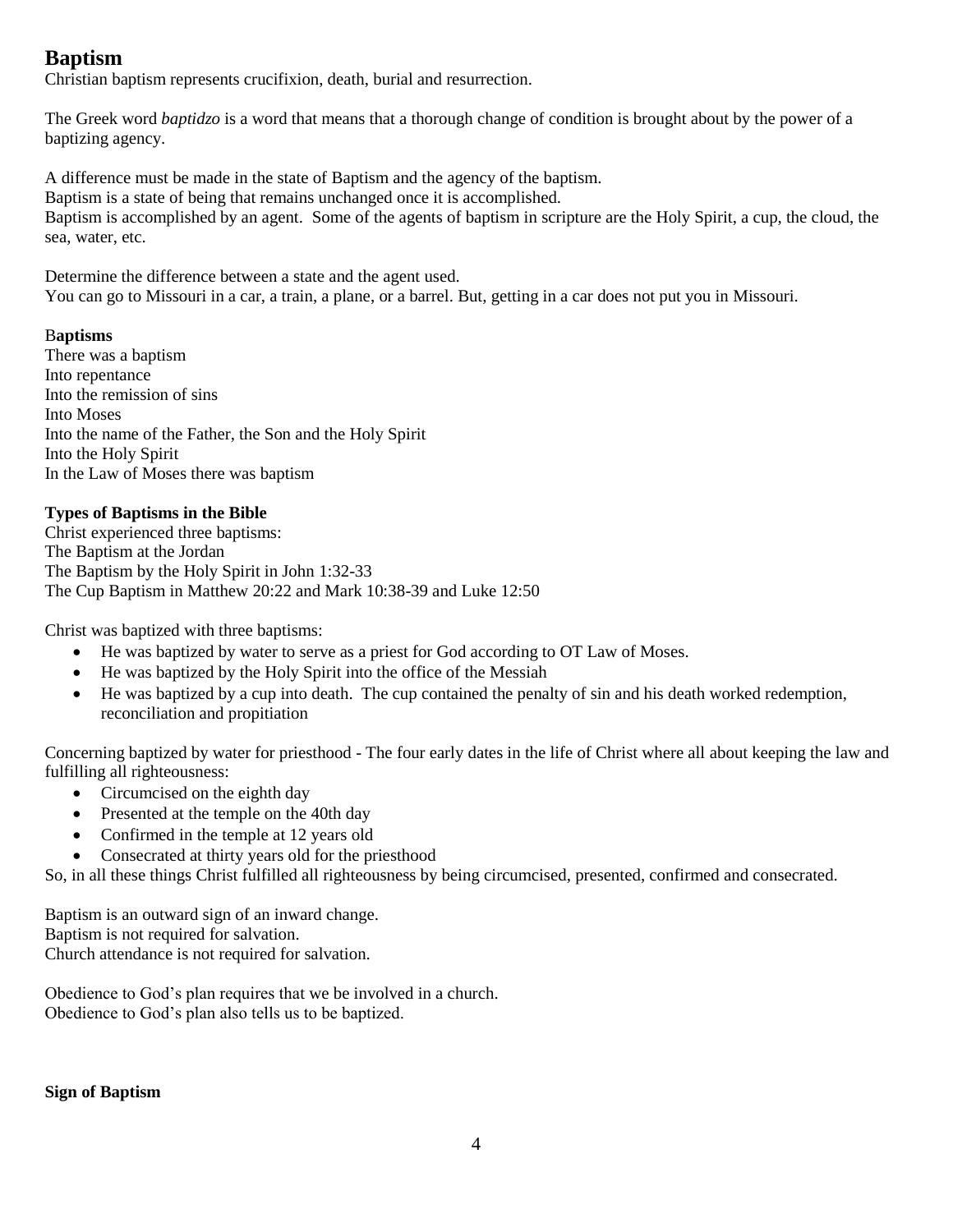God commanded us to be baptized so we would have a sign or a picture of what has happened to us spiritually. Baptism is a sign of:

- Our participation in Jesus' death
- Our participation in Jesu' resurrection
- Our inward cleansing from sin and guilt
- Our outward washing of regeneration
- Our being baptized into the body of Christ
- Our being baptized by Jesus with the Holy Spirit
- Our being separated from the world and set apart (made holy) for God's plan

#### **Baptism Verses**

Romans 6:3,

"Or don't you know that all of us who were baptized into Christ Jesus were baptized into his death? We were therefore buried with him through baptism into death in order that, just as Christ was raised from the dead through the glory of the Father, we too may live a new life."

Galatians 3:27,

"For all of you who were baptized into Christ have clothed yourselves with Christ."

1 Corinthians 12:13,

"For we were all baptized by one Spirit into one body."

Acts 22:16,

"Get up, be baptized and wash your sins away, calling on his name."

Colossians 2:12,

 "Having been buried with him in baptism and raised with him through your faith in the power of God, who raised him from the dead."

1 Peter 3:21,

"This water symbolizes baptism that now saves you also—not the removal of dirt from the body but the pledge of a good conscience toward God."

#### **Types of baptisms:**

- The baptism of John (Acts 10:37; 18:25; Matt. 21:25)
- Jesus own baptism into the office of the Christ
- Jesus' baptism on the cross (Luke 12:50; Mark 10:38,39)

Baptized into Moses (1 Co. 10:2)

## **Romans 6:5-12**

### **Review:**

Romans 6:1-4

As Christians we have died to sin and should no longer live in sin.

Our being baptized into Christ associated us with his death.

The result of Christ dying was that Christ was resurrected.

The result of our dying (being united with Christ's death through baptism) is to "live a new life." (Romans 6:4)

Christ died and was buried resulted in his resurrection. Our entering into Christ (baptism, born again) results in "a new life."

The word "new" is the word "kairos" and refers to newness in quality and character. This is not the Greek word "neos" which speaks of newness in regard to time.

Paul's subject here is the believer living a different quality of life with a different character after they have been joined with Christ.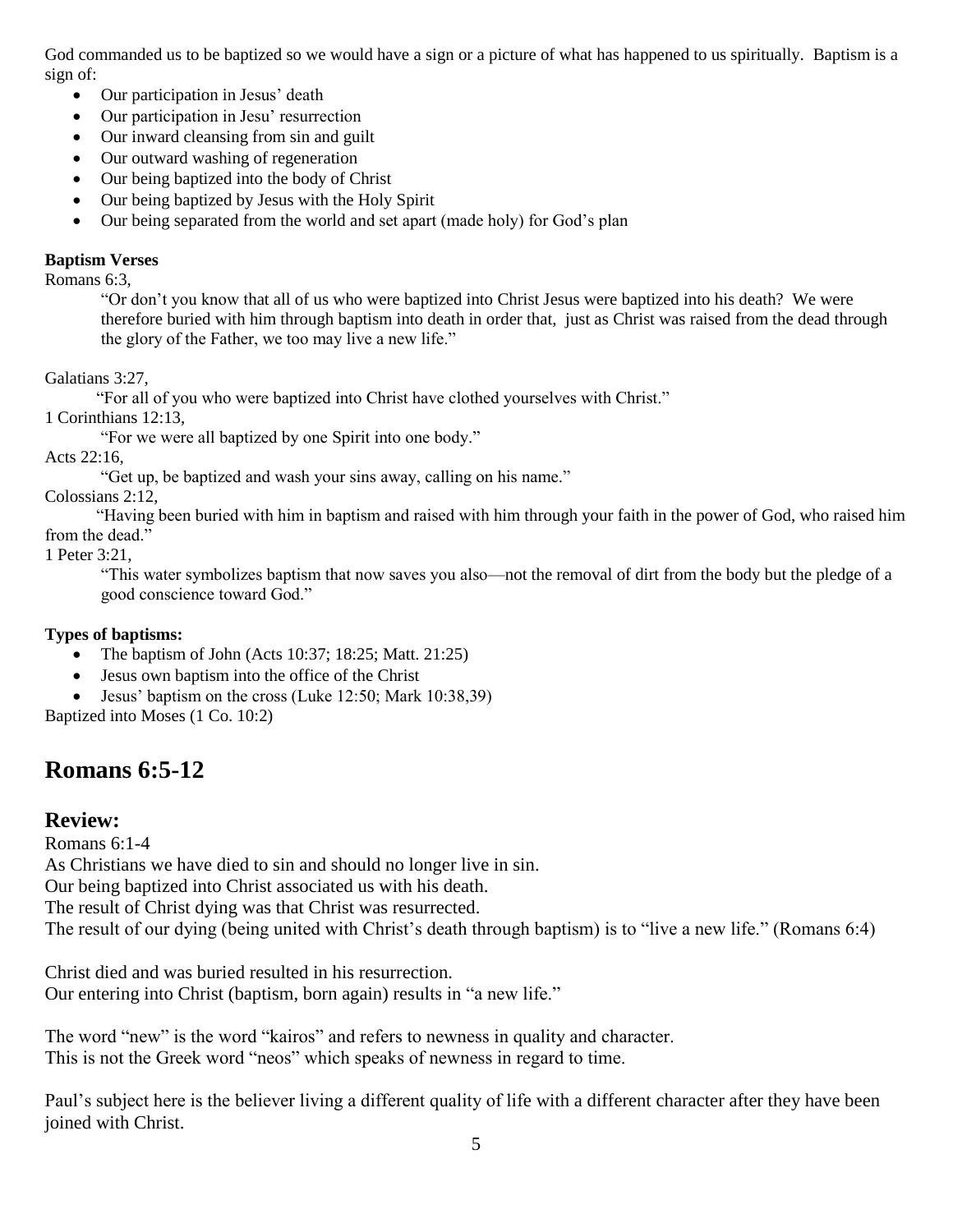Romans 6:5 ει IF γαρ FOR συμφυτοι CONJOINED γεγοναμεν WE HAVE BECOME τω IN THE  $\qquad$  ομοιωματι LIKENESS του OF  $\qquad$  θανατου DEATH αυτου HIS αλλα SO και ALSO της OF HIS  $\alpha$ ναστασεως RESURRECTION εσομεθα WE SHALL BE

"If" is in the first class condition and means "If and we know it is true".

" συμφυτοι" / sumphutoi/ is a compound word:

- a) "sum" means "together
- b) "phuo" means "to become, to increase"
- c) Together the word means "to increase together" or "to grow together"

" $\gamma$ εγοναμεν" /gegonamen/ means "to become".

- a) This verb is in the Perfect tense, Indicative Mood, Active Voice.
- b) The Perfect Tense indicates the abiding state or condition

" ' $\alpha$ μοιωματι'' /homoiomatia/ means "likeness, copy, form"

This is saying that if we are today growing together with him in the likeness of his death and the results that follow, namely Christ being resurrected from the dead and us living with a new quality and character of life, then also we will attain to his ultimate resurrection from the dead.

POINT: If you are going to be resurrected in the future by the power of God then today you should also be walking in a new quality with a new character in this life

If our old life has died with Christ, then our new life that we must have should reflect his new life.

Rotherham's Translation:

Romans 6:5 For, if we have come to be grown together in the likeness of his death, certainly,

in that of his resurrection also, shall we be.

Romans 6:6

τουτο THIS γινωσκοντες KNOWING oτι ο THAT παλαιος OLD ημων OUR ανθρωπος MAN συνεσταυρωθη WAS CRUCIFIED WITH HIM ινα THAT  $\kappa$ αταργηθη MIGHT BE ANNULLED το THE σωμα BODY της OF αμαρτιας SIN του THAT μηκετι NO LONGER δουλευειν BE SUBSERVIENT ημας WE τη TO αμαρτια SIN

"Our Old Man was crucified with him"

"**For we know**" or "Because we know" – Paul builds on information that he has already communicated. If we died with Christ and have a "new" life, then the old life died in the process.

"Old" ("palaios") has in the Greek word the idea of "wornness" and indicates that time and use have worn the old man or old life down. It is not the word "archaios" which refers to chronological age. "Palaios" means this thing is worn out and useless.

Ephesians 4:20-24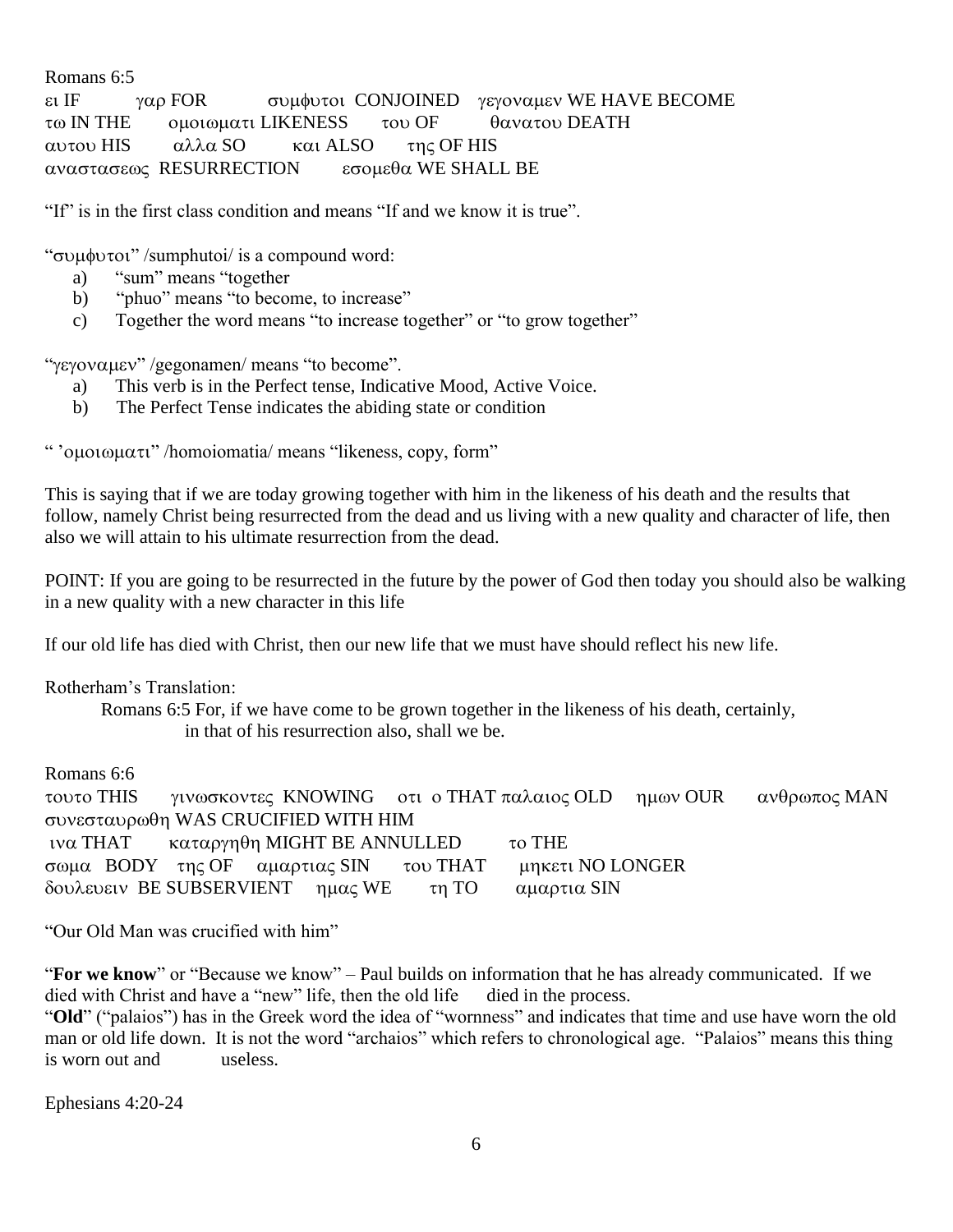#### Galatians 5:24

"Was Crucified with" stresses the fact that this old, worn man (sin nature) was completely destroyed on the cross by our association with Christ.

- a) This verb is in the aorist indicating a decisive ending of the old life.
- b) The Greek does not include the word "him" but just "was crucified with" to stress the action.

This is a completed action but must be enforced daily:

- 1 Corinthians 15:31 (NASB) "I affirm, brethren, by the boasting in you which I have in Christ Jesus our Lord, I die daily."
- Ephesians 4:22 (NASB) "that, in reference to your former manner of life, you lay aside the old self, which is being corrupted in accordance with the lusts of deceit,"

Colossians 3:9 - (NASB) "Do not lie to one another, since you laid aside the old self with its evil practices"

**""** /katargatha/ means "to render inoperative, to make inactive." It is:

- a) Aorist tense
- b) subjective mood It is the mood of potential. Expressed in view of contingencies but with expectation of realization. An Example:"Jesus died (incicative mood) that all might (subjunctive mood) saved.
- c) passive voice the subject of the sentence does it to the Body of Sin.

The Purpose

The purpose of this crucifixion is that we should no longer be slaves to sin.

Rotherham's Translation:

Romans 6:6 Of this taking note--that, our old man, was crucified together with him in order that the sinful body might be made powerless, that we should, no longer, be in servitude to sin;

| Romans 6:7 | o HE THAT                      | $\gamma$ αρ FOR | αποθανων DIED |              |
|------------|--------------------------------|-----------------|---------------|--------------|
|            | δεδικαιωται HAS BEEN JUSTIFIED |                 | απο της FROM  | αμαρτιας SIN |

Rotherham – "For, he that hath died, hath become righteously acquitted from his sin."

NASB – "for he who has died is freed from sin."

"Died" refers to union with Christ or the salvation experience. Paul is not talking about physical death.

" $\delta \epsilon \delta \iota \kappa \alpha \iota \omega \tau \alpha \iota$ " /dedikaiotai/ means "to justify, to declare to be in the right"

- a) Paul does not use this word accidentally since justification has been a theme in this book.
- b) NIV reduces the word to "freed" which is correct but removes the fullness of the use of this word "justified"
- c) If a person dies they are "free" from any obligation. But, Paul says more. He says that a person who has "died" (crucified the old man with union to Christ) he is declared to be in the right concerning sin. Not only is he free from sins bondage but he is declared in a court of law to be legally free from any debt, penalty or claim of sin.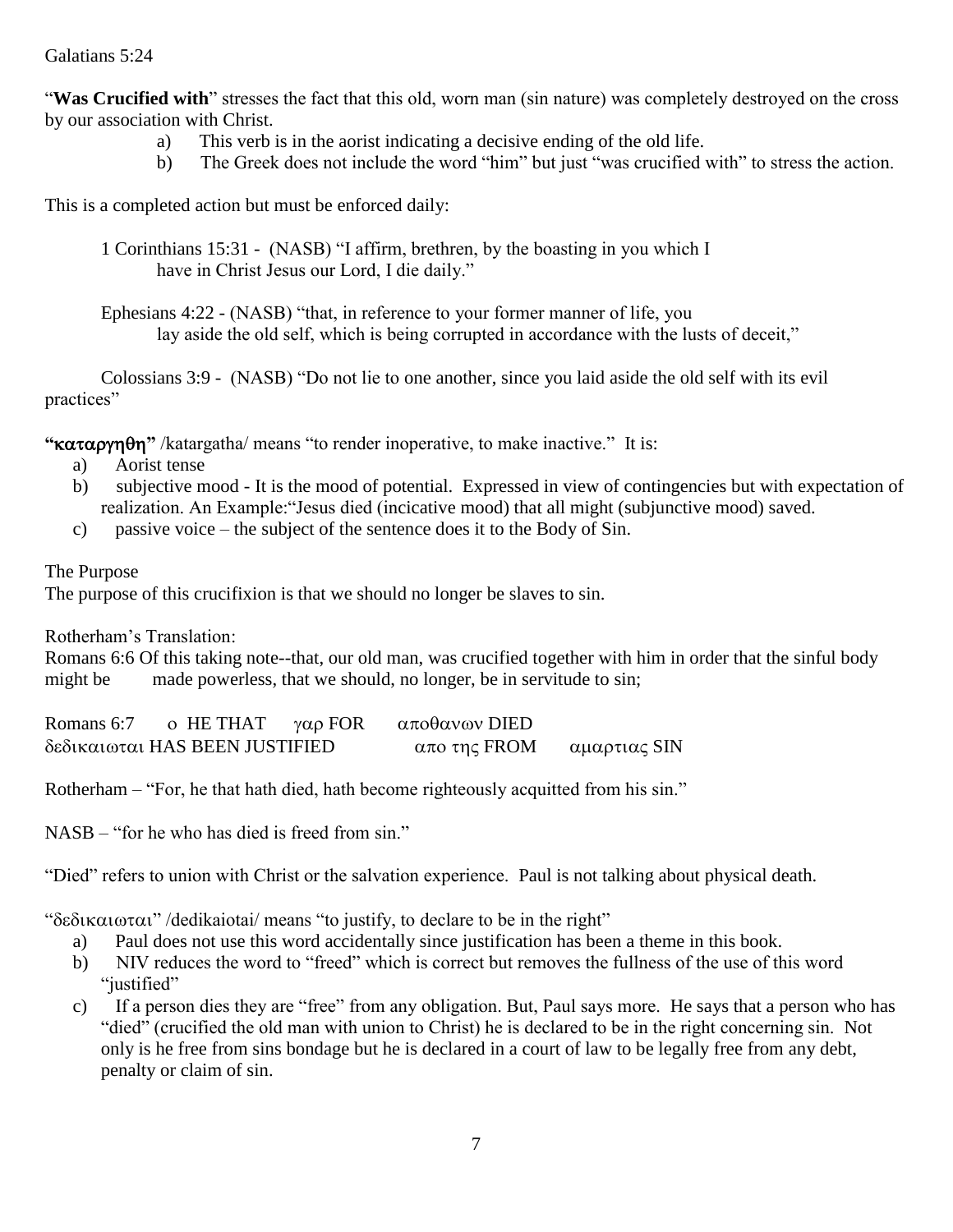# **Romans 6:8-1**

## **Review:**

We have united ourselves with Christ.

This identifies us with two major events in Christ's life:

- a) His death
- b) His resurrection

Since we have united ourselves with Jesus we also have:

- a) died which separates us from our old nature. Romans 6:6 says that old, wornout, worthless nature has been crucified or left inoperable
- b) resurrected to newness (new quality and new character) of life which we can now live (Romans 6:4)

Verses 6:5-7 show the relationship between the believer and sin. Namely, the believer has been separated from sin.

Verses 8-10 discuss the positive side that since in one case we died to sin, in the other case we live to Christ and by means of Christ.

## **6:8**

## **"Live With Him"**

The phrase "also live with him" may refer to:

- a) living with Christ after death
- b) living with Christ in the millennium and eternal state after the resurrection
- c) living with Christ daily in our temporal lives now

Paul is referring to the "new" life after our "death" to sin at the point of conversion.

So, in a sense all three are in view, but Paul's theme seems to be focused on the application of this truth to sin, the old nature,

and the believer's daily life.

### **Wuest's translation says:**

 "*Now, in view of the fact that we died off once and for all with Christ, we believe that we shall also live by means of Him*."

## **Christ Paid Penalty & Broke the Power**

Christ's death on the cross:

- a) Paid the penalty for the sin of Adam and our individual sins
- b) Broke the power or the authority of the indwelling sin nature in our lives
	-

i. Since 6:6 says the "old self was crucified with him"<br>ii. Which left us "iustified from sin" (6:7) or released fr Which left us "justified from sin"  $(6:7)$  or released from any kind of responsibilities, obligations or debts to the old (worn, worthless) sin nature or any actions

caused by the old sin nature

### **6:9**

## **Death No Longer Has Any Power Over Jesus**

Sin no longer has mastery or authority over us because death no longer has mastery or authority over Jesus. Acts 2:24

Revelation 1:18

Christ's resurrection was not like Lazarus' death and resuscitation.

Christ's death changed things and altered history.

Jesus death ended death's authority over him and all the others who enter into his death.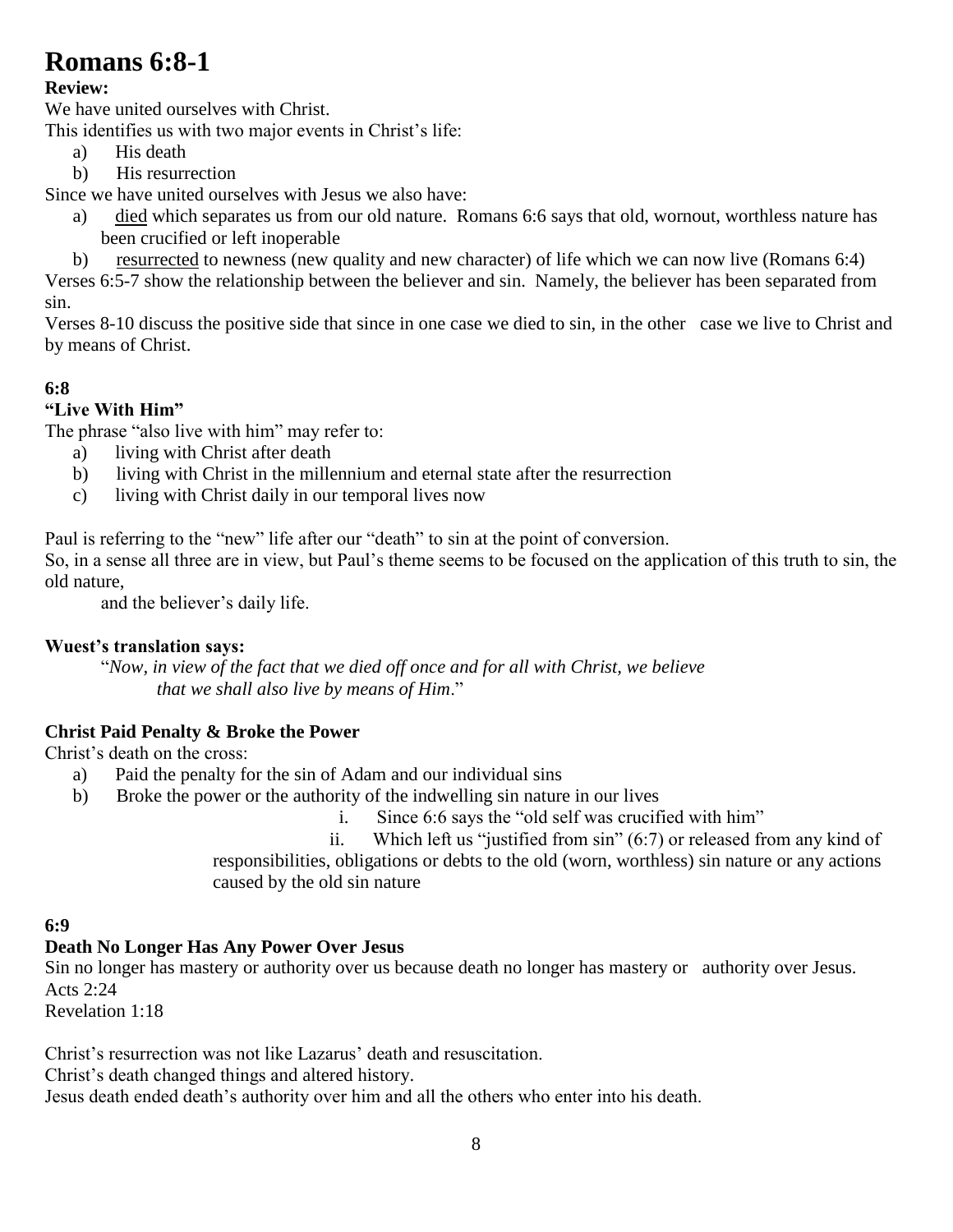## **Resurrection For All**

In fact, because Jesus was resurrected we know that others will also be. 1 Corinthians 15:23 We are living in that life of Christ before that resurrection. Notice "For we know" Paul again appealing to the truth he teaches and the truth that we know

#### **6:10**

#### **Restatement**

This verse restates the fact of verse 6:9 – "death no longer has mastery or lordship over him."

#### **6:11 - The Thought to Conqueror Sin**

<u>ουτως SO</u> και ALSO υμεις ΥΕ λογιζεσθε RECKON εαυτους YOURSELVES νεκρους DEA D μεν INDEED ειναι TO BE τη TO αμαρτια SIN ζωντας ALIVE  $\delta \varepsilon$  BUT  $\tau \omega$  TO  $\theta \varepsilon \omega$  GOD  $\qquad \varepsilon \nu$  IN  $\gamma \rho$ ιστ $\omega$  CHRIST ιησου JESUS τω OUR κυριω ημων LORD

#### **SO ALSO**

- a) Paul is drawing a comparison between Christ's death and resurrection to our death to old sin nature and our newness of life
- b) The point will be:
	- 1. If Christ has DIED to sin we need to regard ourselves as DEAD to sin.
	- 2. Just as Christ was raised to life we need to live in the power of the new life we have been given.

### **RECKON -**

- a) Present tense, Imperative mood means this is a command and we are to do it all the time.
- b) The word means "to consider, to reckon, to count, to compute, to take into account."
- c) Along with the verb  $\epsilon$  val (present infinitive active of  $\epsilon$  uu) this means: "Continually consider yourselves to be dead to sin."

### **Imperative is Not in Dying but in Applying**

The use of the imperative mood (command) with the verbs in this verse to not refer to the death and dying, but to our appropriating and applying what God has done.

The "death" and "dying" to the power of sin is the work of Jesus and a gift to us from God. We have given this and we have received this already as believers.

Our part is going to be to continue to:

- 1) Continually reckon and consider this truth (verse 11)
- 2) Continually make ourselves apply this truth and activate this power (verse 12-1

### **"Alive to God in Christ" (end of verse 11)**

This position and this power is only available to those who are "alive to God" And you can only be "alive to God" if you are "in Christ" as seen in the end of the verse

### **6:12, 13 - The Action to Conqueror Sin**

In 6:12-13 Paul gives the believer 2 prohibitions and 1 command to conqueror sin.

Prohibitions:

- 1) Do not let sin reign
	- a. This is the conclusion based on the information of 6:1-11.
	- b. This command is only possible because the statement of truth in 6:14, "For sin shall not be your master."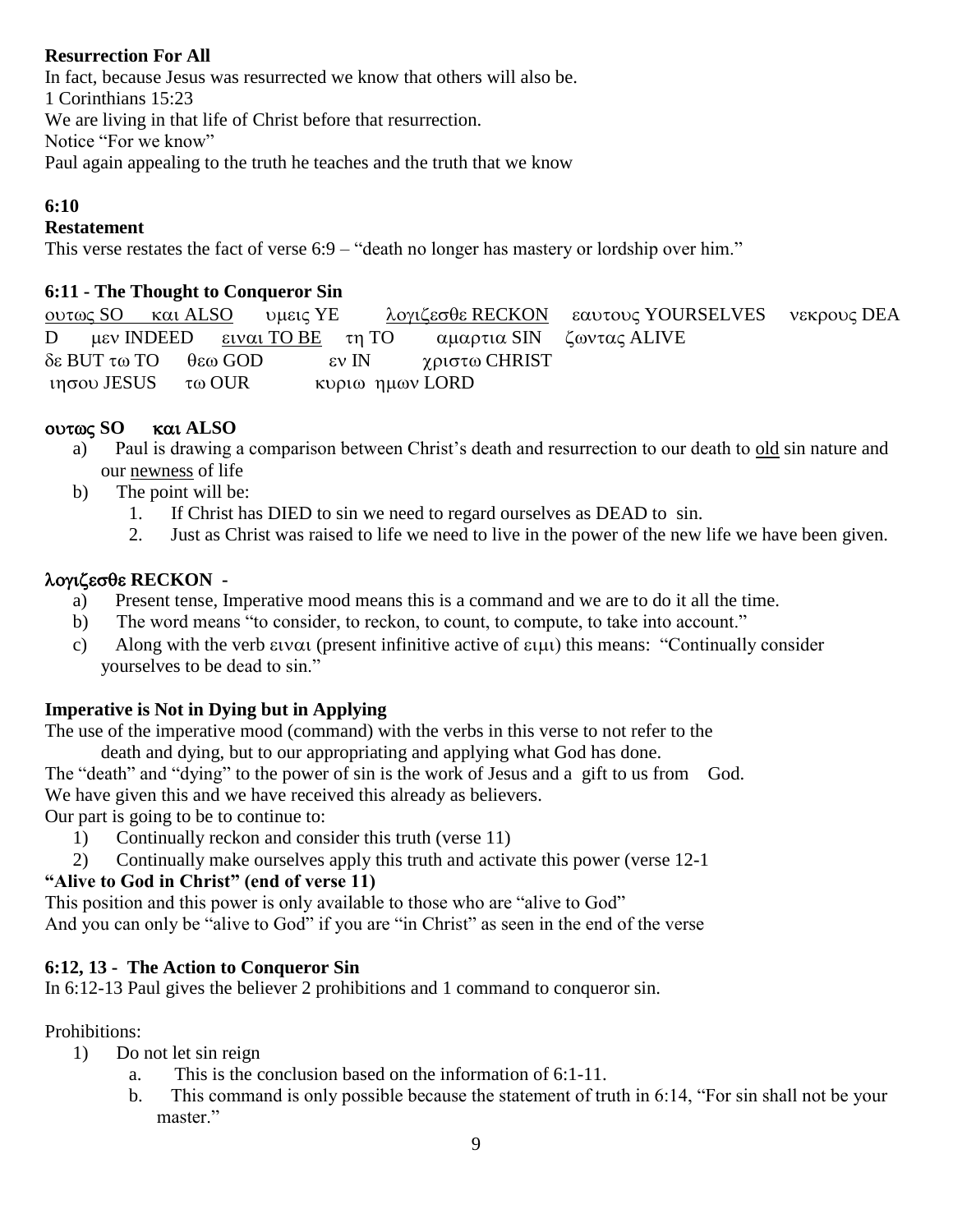- c. 6:1-11 states the case for the conclusion in 6:14. This makes 6:12 a real possibility for you the believer
- d. Telling a person who is not in Christ to "not let sin reign" is like telling a drowning person to go ahead and swim to shore.
- e. Some would interpret this to say, "Stop letting sin reign."
- f. "reign" means "kingly authority."
- 2) Do not offer the parts of your body (your members) to sin
	- a. "Your members" refers to all of your being including will, intellect, intelligence, talents, abilities, body, thoughts, etc.
	- b. These parts are your weapons to fight with and live by in this age.
		- i. 2 Samuel 1 the weapons of war have perished
	- c. There is no neutral position

Command: Offer yourself to God

## **6:14**

Here Paul returns to the indicative with a statement of truth. Sin shall not have lordship over you.

## **Romans 6:15-23**

6:1-14 stresses freedom from sin and law 6:15-23 stresses the flip side - slavery to God

There is no neutral ground:

- a) Master #1 Law and Sin
- b) Master  $#2 God$

Paul steers carefully here between Legalism and licentiousness.

- a) Some say we need law, but Paul says Christians need to be released from the law to overthrow the power of sin
- b) Some say no law leads to excess sin, but Paul says that we have an obligation of obedience

Again note the indicative and the imperatives.

The imperative (voice of command) in verse 6:19 is framed with indicatives (voice of reality) in 6:15-18 and 6:20- 23.

## **6:15**

Begins the same as 6:1 A similar question – grace leads to sin?

## **Sin in Order to Get more Grace?**

The First Question was a response to 5:20 (where sin increases, grace increases *super*more so should we sin in order to get more grace?).

The answer was found in 6:2-14 and said "no, you are free from sin."

## **Sin Because of Grace?**

The Second Question was a response to the statement in 6:14 (you are not under law so won't we sin since there is no law to stop us?)

The answer is that we are always obligated to one of two masters. Give yourself to righteousness and you will receive the fruit of your service.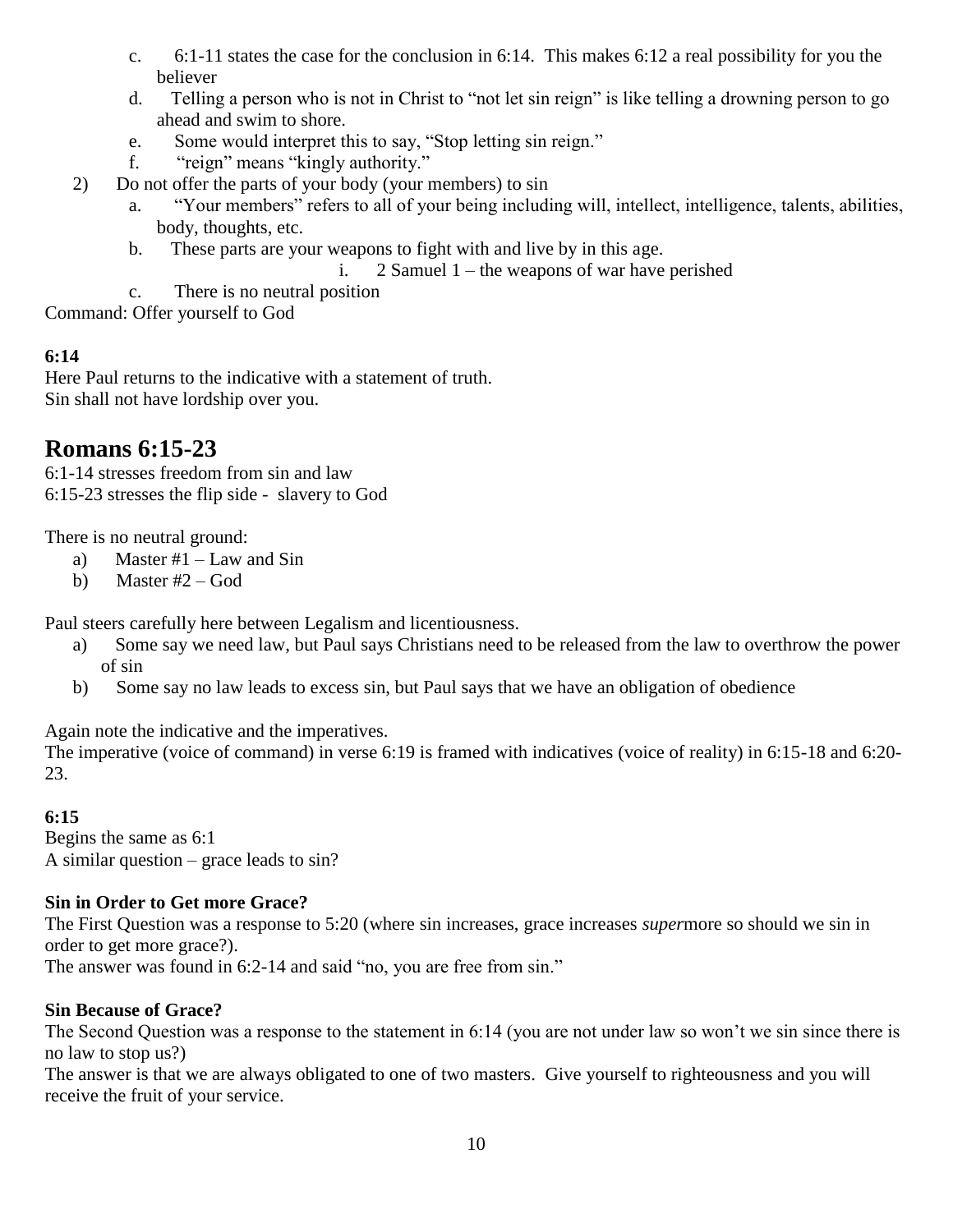### **Grace does two things:**

- a) It liberates in 6:1-14
- b) It Constrains in 6:15-23

A lawless live without Grace is sin

A lawless live with Grace is righteousness.

#### **6:16**

Slavery was used in the Law of Moses to pay debt John 8:34 committing sin is being a slave to sin

### **Two sides of our freedom:**

- a) Legal we are not slaves to sin, legally we have been set free
- b) Living Experience we live as slaves to sin

Calvin says: "Obedience is the mother of true knowledge of God."

The order would go:

- 1) Knowledge about God leads to. . .
- 2) Faith and Trust in God which leads us to. . .
- 3) Obedience to God, his Word and his Character which means. . .
- 4) We now Know God

Moses knew God's ways; the people knew God's works.

Consequences of Your Choice of Slaveries

- 1) Sin
	- a. Physical death
	- b. Spiritual death
	- c. Death of opportunities
	- d. Eternal death
- 2) Righteousness
	- a. Spiritual
	- b. Physical resurrection
	- c. Lifestyle
	- d. Final Justification

This is a moral (not just legal) righteousness according to 6:13, 17-20.

### **6:17**

These people are saved already because Paul writes "Thanks be to God." So these verse are not about getting salvation

## **Obedience of Faith**

They have already obeyed when they believed the message:

- 1) Acts 6:7
- 2) 1 Peter 1:2
- 3) Romans 1:5
- 4) Romans 10:16

**"handed over to"** refers to the Romans having been taught the doctrines of the Apostles.

They are "under" this teaching. It refers to the transmission of the accepted teaching (1 Corinthians 11:2, 23; 1 5:3)

"**pattern"** ("form of") is Greek word "typos". In the scriptures it means: